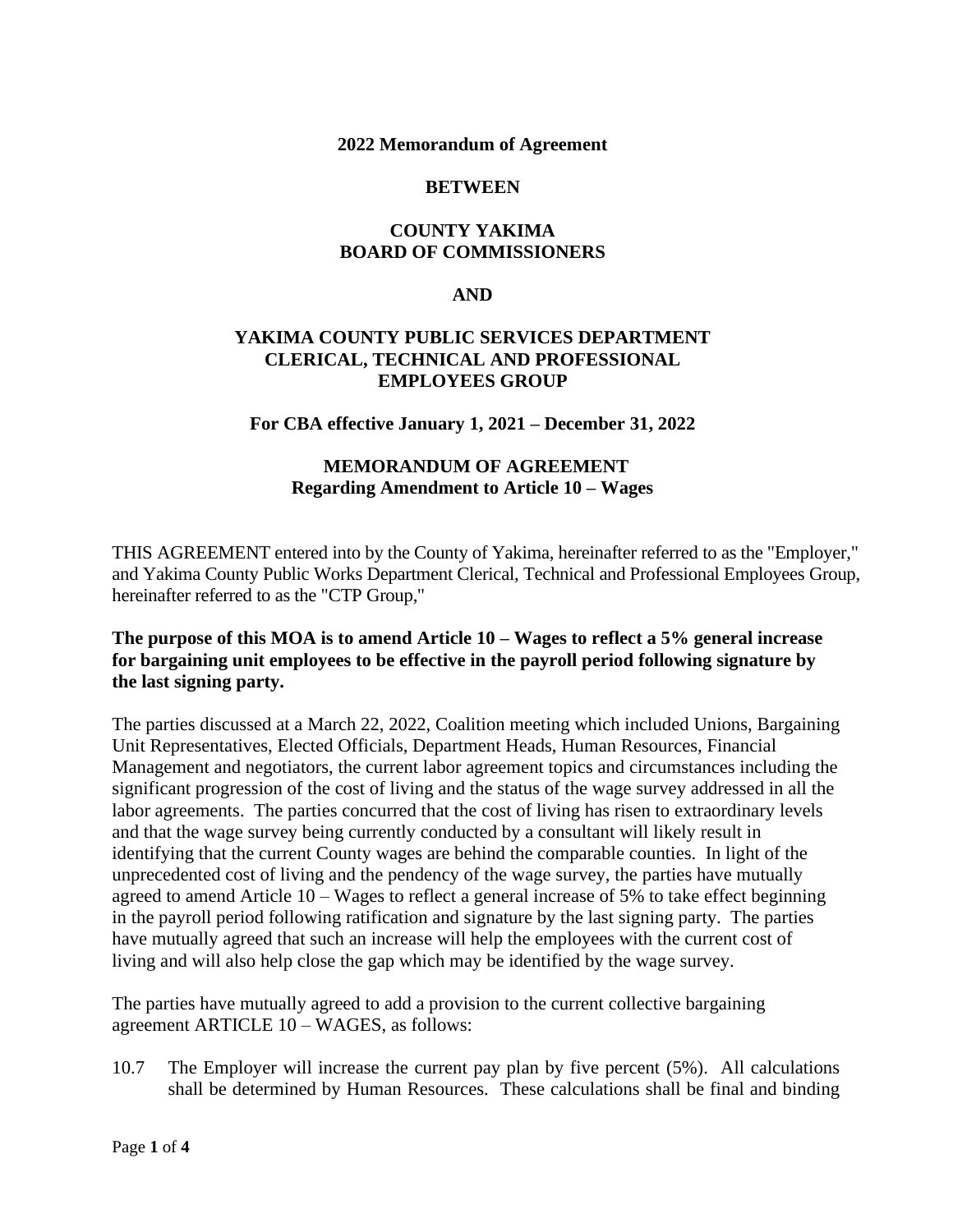on the parties and shall not be subject to any grievance procedures. This increase in the pay plan shall not serve as the basis for the calculations addressed in sections 10.2.3 and 10.2.4 for purposes of the lump sum to be distributed in July 2022.

The parties mutually agree that the general increase shall begin to be paid in the payroll period following signature of this MOA by the last signing party with no retroactive payments.

**The attached pay plan Exhibit "A" will replace the current (2021-2022) pay plan exhibit.** 

**IN WITNESS WHEREOF**, the parties have agreed to this Agreement on this **\_\_\_\_\_\_\_\_\_\_** day of  $\frac{2022}{\frac{1}{2022}}$ 

## **FOR THE CTP GROUP: FOR THE EMPLOYER:**

\_\_\_\_\_\_\_\_\_\_\_\_\_\_\_\_\_\_\_\_

Judy Pozarich, President

Amanda McKinney, Chair Yakima County Board of County Commissioners

\_\_\_\_\_\_\_\_\_\_\_\_\_\_\_\_\_\_\_\_\_\_\_\_\_\_\_\_\_\_\_\_\_\_\_\_

\_\_\_\_\_\_\_\_\_\_\_\_\_\_\_\_\_\_\_\_\_\_\_\_\_\_\_\_\_\_\_\_\_\_\_\_

\_\_\_\_\_\_\_\_\_\_\_\_\_\_\_\_\_\_\_\_\_\_\_\_\_\_\_\_\_\_\_\_\_\_\_\_

John Stanton, Vice President

LaDon Linde, Commissioner Yakima County Board of County Commissioners

Kim Pfaff, Member at Large

Adopted Copy Available at Yakima County Human Resources 128 N. 2<sup>nd</sup> Street, Room B27 Yakima, WA 98901

\_\_\_\_\_\_\_\_\_\_\_\_\_\_\_\_\_\_\_\_\_\_\_\_\_\_\_\_\_\_\_\_\_\_\_\_

\_\_\_\_\_\_\_\_\_\_\_\_\_\_\_\_\_\_\_\_\_\_\_\_\_\_\_\_\_\_\_\_\_\_\_\_

Ron Anderson, Commissioner Yakima County Board of County Commissioners

\_\_\_\_\_\_\_\_\_\_\_\_\_\_\_\_\_\_\_\_\_\_\_\_\_\_\_\_\_\_\_\_\_\_\_\_\_\_

\_\_\_\_\_\_\_\_\_\_\_\_\_\_\_\_\_\_\_\_\_\_\_\_\_\_\_\_\_\_\_\_\_\_\_\_\_\_\_

Lisa Freund, Director of Public Services

Matt Pietruciewicz, County Engineer

\_\_\_\_\_\_\_\_\_\_\_\_\_\_\_\_\_\_\_\_\_\_\_\_\_\_\_\_\_\_\_\_\_\_\_\_ Jacqui Lindsay, Human Resources Director

\_\_\_\_\_\_\_\_\_\_\_\_\_\_\_\_\_\_\_\_\_\_\_\_\_\_\_\_\_\_\_\_\_\_\_\_

Approved as to Form:

Deputy Prosecuting Attorney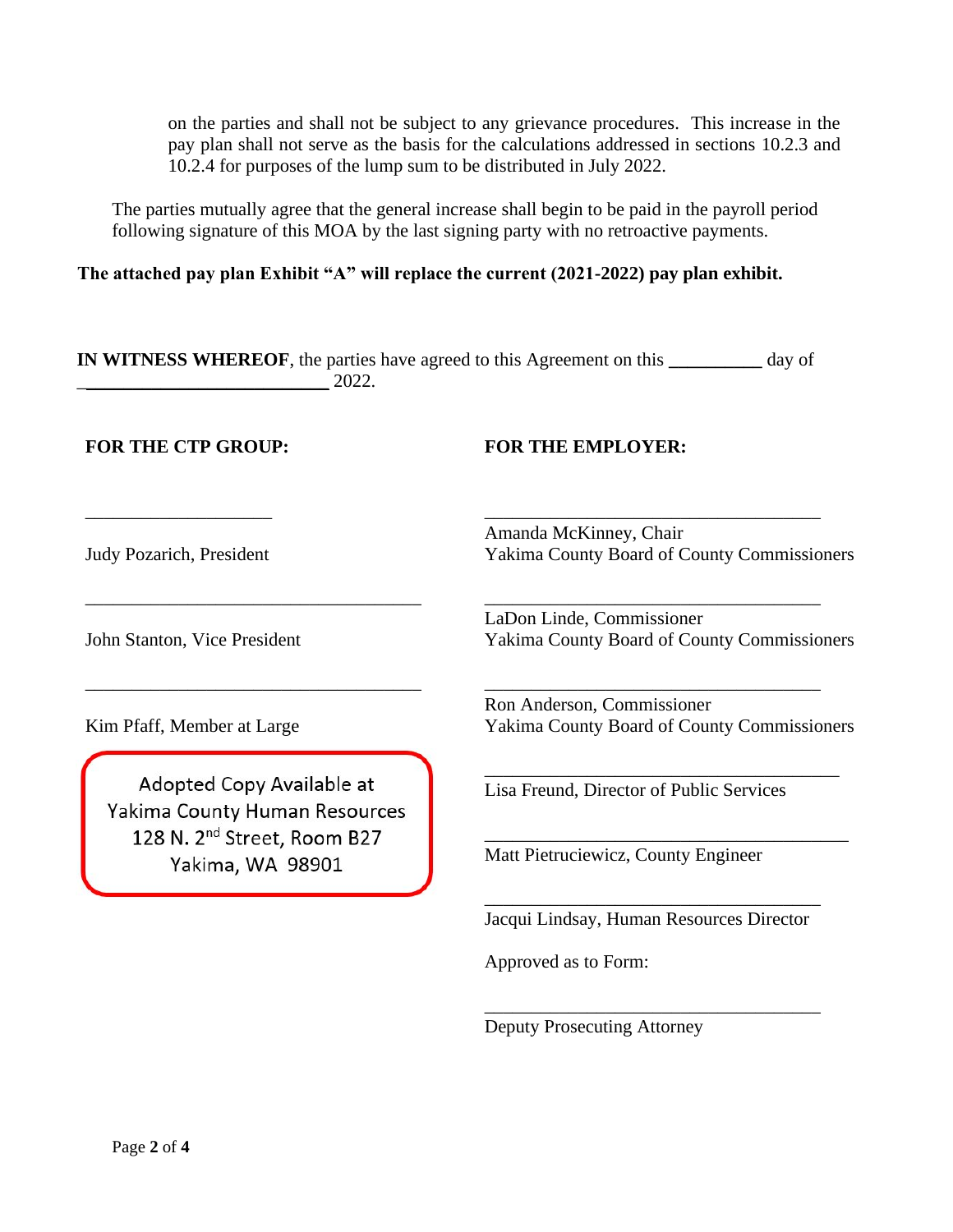# **EXHIBIT "A" 2021-2022 Pay Plan Public Services Clerical, Technical & Professional Group Effective May 1, 2022**

| Pay<br>Grade    |           | <b>Increment</b> | <b>Increment</b> | <b>Increment</b> | <b>Increment</b>        | <b>Increment</b> | <b>Increment</b> | <b>Increment</b> | <b>Increment</b> | <b>Increment</b> | <b>Increment</b> | <b>Increment</b> | Increment | <b>Increment</b> | <b>Increment</b> |
|-----------------|-----------|------------------|------------------|------------------|-------------------------|------------------|------------------|------------------|------------------|------------------|------------------|------------------|-----------|------------------|------------------|
|                 |           | 1                | $\overline{2}$   | $\mathbf{3}$     | $\overline{\mathbf{4}}$ | 5                | 6                | $7\phantom{.0}$  | 8                | 9                | 10               | 11               | 12        | 13               | 14               |
| 8 <sub>hr</sub> | <b>YR</b> | 28,570           | 29.310           | 30,076           | 30,855                  | 31,659           | 32,477           | 33,321           | 34,191           | 35,086           | 35,995           | 36,930           | 37,890    | 38,877           | 39,889           |
| 8 hr            | MO        | 2,381            | 2,443            | 2,506            | 2,571                   | 2,638            | 2,706            | 2,777            | 2,849            | 2,924            | 3,000            | 3,077            | 3,158     | 3,240            | 3,324            |
| <b>A11</b>      | HR        | 13.74            | 14.09            | 14.46            | 14.83                   | 15.22            | 15.61            | 16.02            | 16.44            | 16.87            | 17.31            | 17.75            | 18.22     | 18.69            | 19.18            |
| 8 hr            | <b>YR</b> | 30,972           | 31,750           | 32,542           | 33,360                  | 34,204           | 35,060           | 35,943           | 36,852           | 37,773           | 38,721           | 39,694           | 40,694    | 41,719           | 42,771           |
| 8 hr            | MO        | 2,581            | 2,646            | 2,712            | 2,780                   | 2,850            | 2,922            | 2,995            | 3,071            | 3,148            | 3,227            | 3,308            | 3,391     | 3,477            | 3,564            |
| A12             | <b>HR</b> | 14.89            | 15.26            | 15.65            | 16.04                   | 16.44            | 16.86            | 17.28            | 17.72            | 18.16            | 18.62            | 19.08            | 19.56     | 20.06            | 20.56            |
| 8 hr            | <b>YR</b> | 33,386           | 34,204           | 35,034           | 35,891                  | 36,761           | 37.656           | 38,578           | 39,513           | 40,473           | 41,460           | 42,472           | 43,511    | 44,575           | 45,665           |
| 8 hr            | MO        | 2,782            | 2,850            | 2,920            | 2,991                   | 3,063            | 3,138            | 3,215            | 3,293            | 3,373            | 3,455            | 3,539            | 3,626     | 3,715            | 3,805            |
| A13             | <b>HR</b> | 16.05            | 16.44            | 16.84            | 17.26                   | 17.67            | 18.10            | 18.55            | 19.00            | 19.46            | 19.93            | 20.42            | 20.92     | 21.43            | 21.95            |
| 8 hr            | YR        | 36,566           | 37,423           | 38,293           | 39,188                  | 40,110           | 41,044           | 42,005           | 42,991           | 43,991           | 45,016           | 46,068           | 47,145    | 48,249           | 49,378           |
| 8 hr            | MO        | 3,047            | 3,119            | 3,191            | 3,266                   | 3,342            | 3,420            | 3,500            | 3,583            | 3,666            | 3,751            | 3,839            | 3,929     | 4,021            | 4,115            |
| <b>B21</b>      | HR        | 17.58            | 17.99            | 18.41            | 18.84                   | 19.28            | 19.73            | 20.19            | 20.67            | 21.15            | 21.64            | 22.15            | 22.67     | 23.20            | 23.74            |
| 8 hr            | YR        | 39,733           | 40,629           | 41,551           | 42,485                  | 43,446           | 44,432           | 45,432           | 46,457           | 47,509           | 48,586           | 49,676           | 50,793    | 51,935           | 53,103           |
| 8 hr            | MO        | 3,311            | 3,386            | 3,463            | 3,540                   | 3,620            | 3,703            | 3,786            | 3,871            | 3,959            | 4,049            | 4,140            | 4,233     | 4,328            | 4,425            |
| <b>B22</b>      | <b>HR</b> | 19.10            | 19.53            | 19.98            | 20.43                   | 20.89            | 21.36            | 21.84            | 22.34            | 22.84            | 23.36            | 23.88            | 24.42     | 24.97            | 25.53            |
| 8 hr            | <b>YR</b> | 42,914           | 43,848           | 44,809           | 45,782                  | 46,782           | 47,807           | 48,846           | 49,910           | 51,000           | 52,117           | 53,259           | 54,427    | 55,622           | 56,842           |
| 8 hr            | MO        | 3,576            | 3,654            | 3,734            | 3,815                   | 3,898            | 3,984            | 4,070            | 4,159            | 4,250            | 4,343            | 4,438            | 4,536     | 4,635            | 4,737            |
| <b>B23</b>      | <b>HR</b> | 20.63            | 21.08            | 21.54            | 22.01                   | 22.49            | 22.98            | 23.48            | 24.00            | 24.52            | 25.06            | 25.61            | 26.17     | 26.74            | 27.33            |
| 8 hr            | <b>YR</b> | 48,521           | 49,417           | 50,325           | 51,247                  | 52,195           | 53,155           | 54,129           | 55,128           | 56,141           | 57,166           | 58,218           | 59,282    | 60,372           | 61,476           |
| 8 hr            | MO        | 4,043            | 4,118            | 4,194            | 4,271                   | 4,350            | 4,430            | 4,511            | 4,594            | 4,678            | 4,764            | 4,851            | 4,940     | 5,031            | 5,123            |
| <b>B24/B31</b>  | <b>HR</b> | 23.33            | 23.76            | 24.19            | 24.64                   | 25.09            | 25.56            | 26.02            | 26.50            | 26.99            | 27.48            | 27.99            | 28.50     | 29.03            | 29.56            |
| 8 <sub>hr</sub> | <b>YR</b> | 53.584           | 54,518           | 55,466           | 56,426                  | 57,413           | 58,412           | 59,425           | 60,463           | 61,515           | 62,592           | 63,682           | 64,799    | 65,928           | 67,083           |
| 8 hr            | MO        | 4,465            | 4,543            | 4,622            | 4,702                   | 4,784            | 4,868            | 4,952            | 5,039            | 5,126            | 5,216            | 5,307            | 5,400     | 5,494            | 5,590            |
| <b>B25/B32</b>  | <b>HR</b> | 25.76            | 26.21            | 26.67            | 27.13                   | 27.60            | 28.08            | 28.57            | 29.07            | 29.57            | 30.09            | 30.62            | 31.15     | 31.70            | 32.25            |